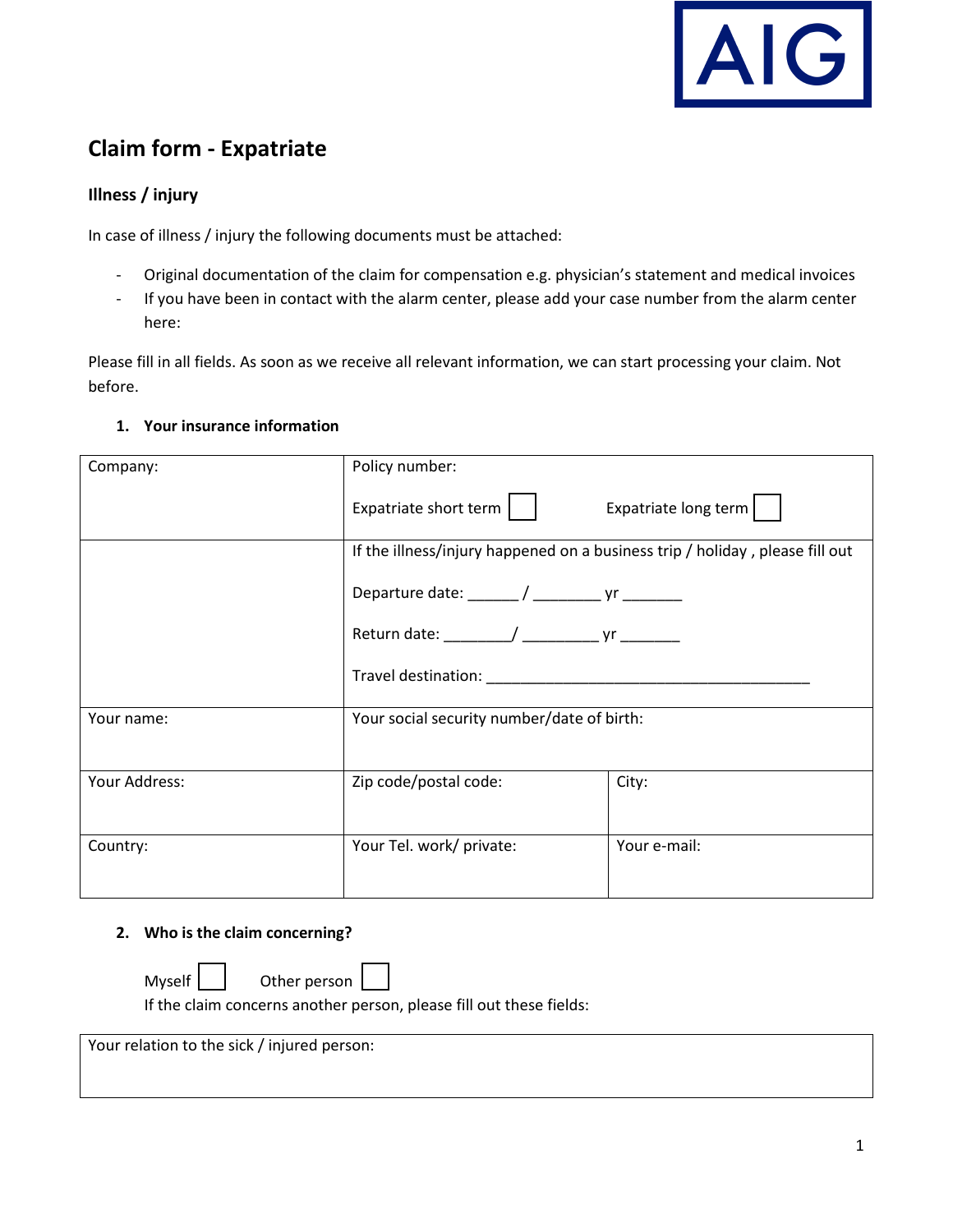| His/ her name:                  | His / her social security number/date of birth: |         |
|---------------------------------|-------------------------------------------------|---------|
| Address (if not same as yours): | Zip code/postal code:                           | City:   |
| Country:                        | Tel. work/ private:                             | E-mail: |

## **3. Please state the nature of the claim**

| Illness / injury $\vert$ $\vert$ | Health check/vaccination              | Medical escort $\vert \ \ \vert$ | Accident |
|----------------------------------|---------------------------------------|----------------------------------|----------|
| Curtailment                      | Dental illness / check-up $\ \cdot\ $ | Summoning   Pregnancy            |          |

#### **4. Medical information**

| Date and time of illness/injury:                                                               | _________ / ________ yr ________ at (0-24) _________ o'clock |  |  |                                                                   |
|------------------------------------------------------------------------------------------------|--------------------------------------------------------------|--|--|-------------------------------------------------------------------|
|                                                                                                |                                                              |  |  |                                                                   |
| Date and time of hospitalization, if any: ______/ _______ yr _______ at (0-24) _______ o'clock |                                                              |  |  |                                                                   |
| Hospitalized from (date) _____/ _______ yr _______ to (date) ______/ _______ yr _______        |                                                              |  |  |                                                                   |
|                                                                                                |                                                              |  |  |                                                                   |
| Have you experienced similar symptoms before your expatriation?                                |                                                              |  |  |                                                                   |
| Yes<br>No                                                                                      |                                                              |  |  |                                                                   |
| If yes, when?                                                                                  |                                                              |  |  | Name and contact information of your treating doctor at the time: |
|                                                                                                |                                                              |  |  |                                                                   |
| Is it a chronic disease that was present at the time of expatriation?                          |                                                              |  |  |                                                                   |
| No<br>Yes L                                                                                    |                                                              |  |  |                                                                   |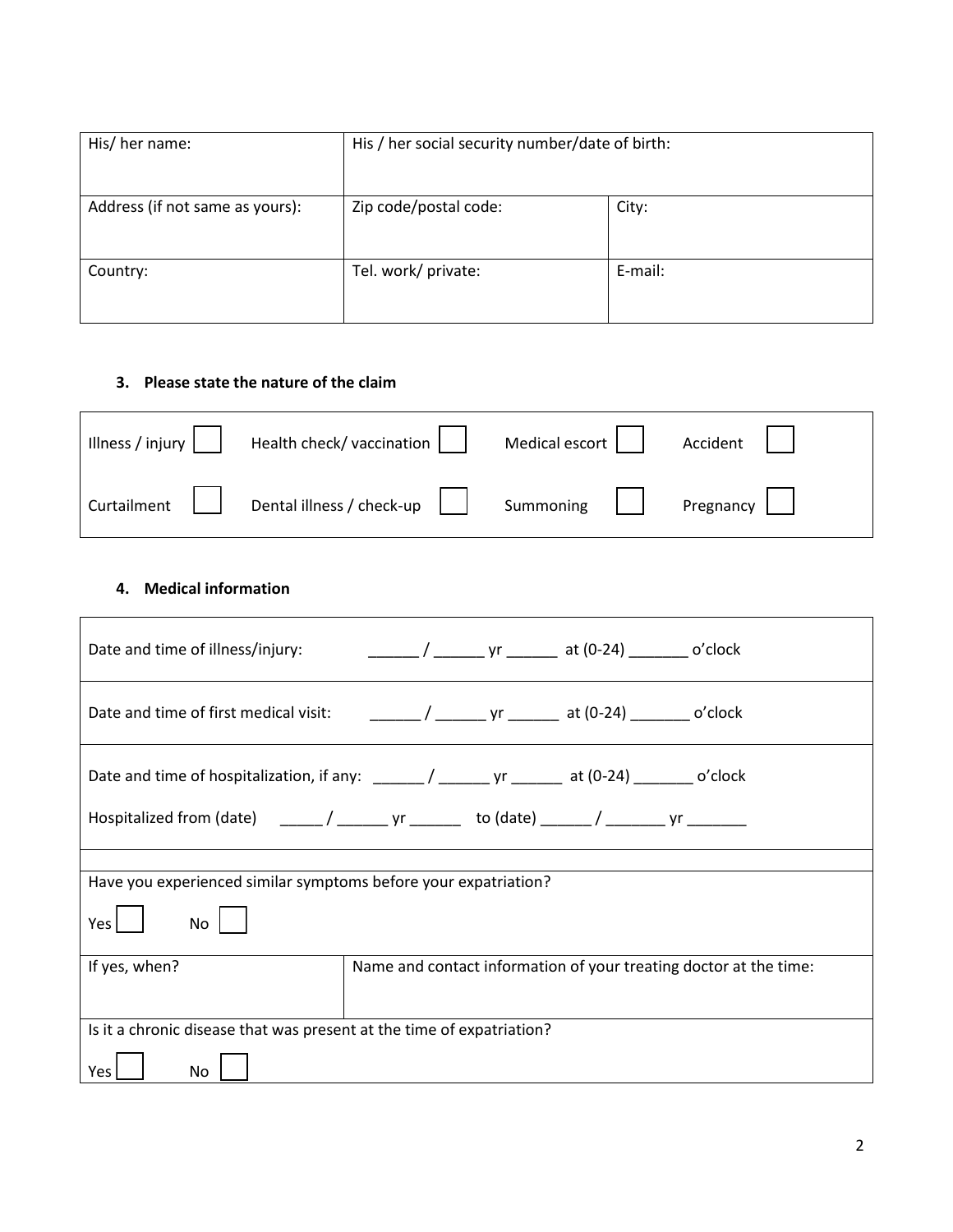**5. About the incident. Please give a detailed description of the incident**

## 6. **Expenses** (**please remember to enclose documentation for each expense. Thank you**)

| Nature of the expense (doctor,<br>medicine, etc.) | Currency | Amount |
|---------------------------------------------------|----------|--------|
|                                                   |          |        |
|                                                   |          |        |
|                                                   |          |        |
|                                                   |          |        |
|                                                   |          |        |
|                                                   |          |        |
|                                                   |          |        |
|                                                   |          |        |
|                                                   |          |        |
|                                                   |          |        |
| Total amount                                      |          |        |
|                                                   |          |        |

**Please choose currency for reimbursement:** DKK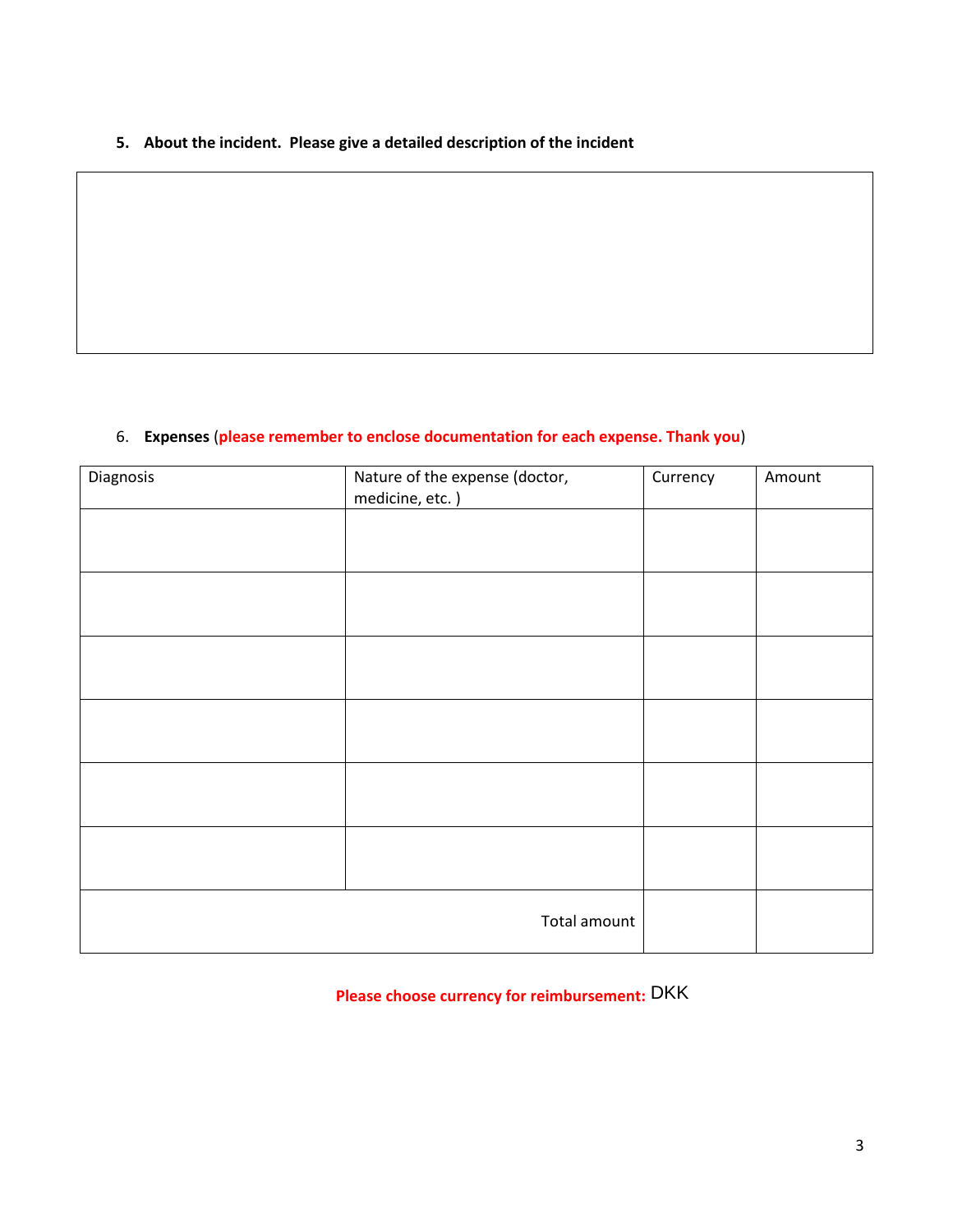7. **Your bank information** (the bank account to which you would like us to transfer the compensation)

| Danish bank account                                                                                                                                                                                                                                                                                            |  |  |  |
|----------------------------------------------------------------------------------------------------------------------------------------------------------------------------------------------------------------------------------------------------------------------------------------------------------------|--|--|--|
| Name of bank:                                                                                                                                                                                                                                                                                                  |  |  |  |
| Reg. No.: $\frac{1}{1}$ $\frac{1}{1}$ $\frac{1}{1}$ Account No.: $\frac{1}{1}$ $\frac{1}{1}$ $\frac{1}{1}$ $\frac{1}{1}$ $\frac{1}{1}$ $\frac{1}{1}$ $\frac{1}{1}$ $\frac{1}{1}$ $\frac{1}{1}$ $\frac{1}{1}$ $\frac{1}{1}$ $\frac{1}{1}$ $\frac{1}{1}$ $\frac{1}{1}$ $\frac{1}{1}$ $\frac{1}{1}$ $\frac{1}{1}$ |  |  |  |
|                                                                                                                                                                                                                                                                                                                |  |  |  |
| International bank account<br>Country: _______________________                                                                                                                                                                                                                                                 |  |  |  |
| Name of bank:                                                                                                                                                                                                                                                                                                  |  |  |  |
| SWIFT/BIC: _________________________________                                                                                                                                                                                                                                                                   |  |  |  |
|                                                                                                                                                                                                                                                                                                                |  |  |  |

# **8. Other insurance**

| Have you taken out local insurance? Yes<br>No                      |                                           |                                                    |  |
|--------------------------------------------------------------------|-------------------------------------------|----------------------------------------------------|--|
|                                                                    |                                           |                                                    |  |
| and your policy number <b>example and your policy number</b>       |                                           |                                                    |  |
| Are you an active member of "Sygeforsikringen Danmark" ? Yes<br>No |                                           |                                                    |  |
| Do you have a credit card that<br>includes travel insurance?       | If yes, please state type of credit card: | Card number (first 6 digits and last 4<br>digits): |  |
| Yes<br>No                                                          |                                           |                                                    |  |
|                                                                    | Name of issuing bank:                     | XXXXXX                                             |  |
|                                                                    |                                           |                                                    |  |
| Has the claim been reported to the credit card or local insurance? |                                           |                                                    |  |
| Yes<br>No                                                          |                                           |                                                    |  |